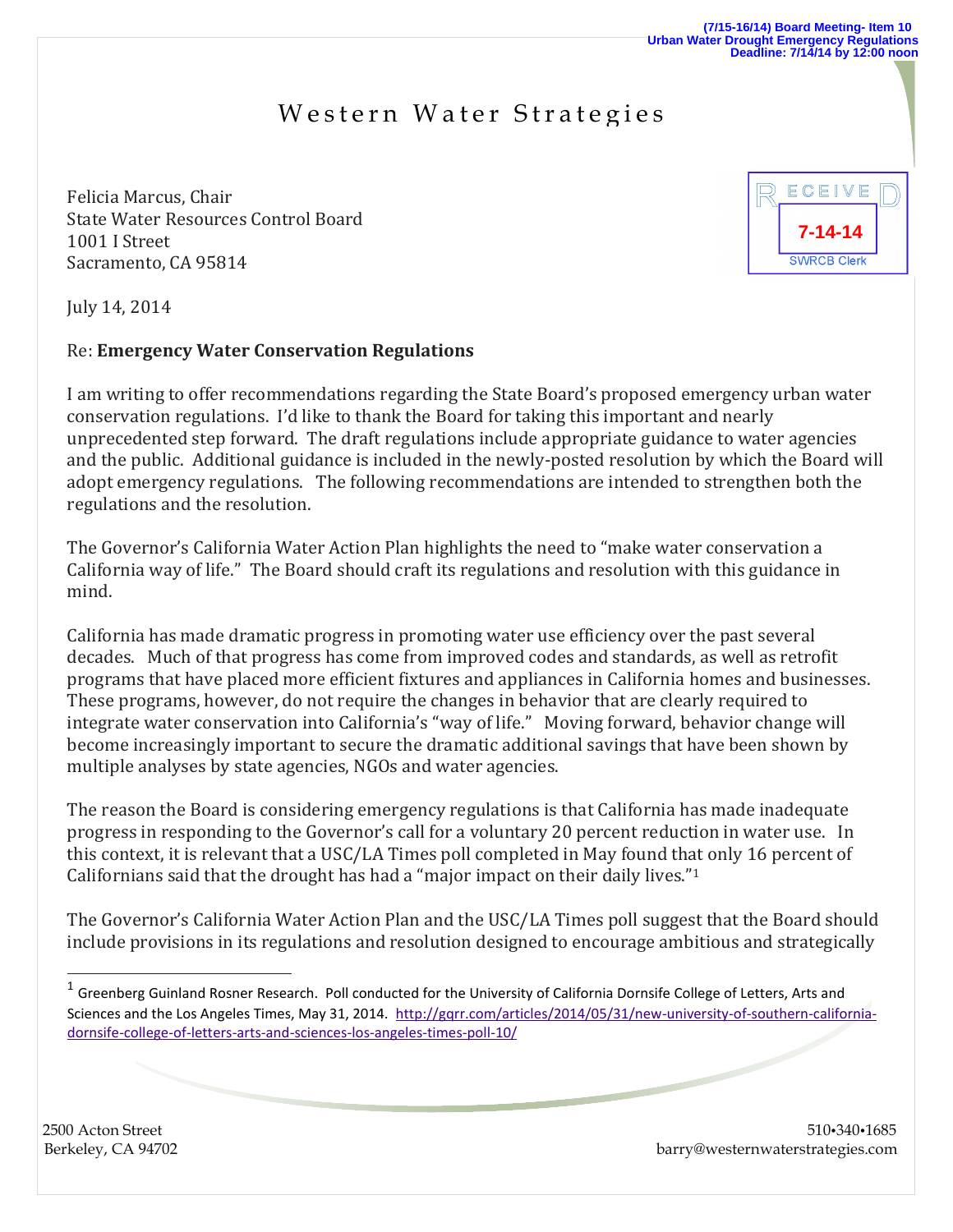State Board Emergency Regulations re. Water Conservation July 14, 2014 P. 2

designed public outreach and engagement programs that are designed to encourage Californians to change their behavior regarding water use.

For years, California water agencies have implemented public education programs. I encourage the Board to direct agencies to move beyond these traditional programs and to develop and implement a new generation of programs designed to help Californians change their behavior. In particular, California water agencies have many new tools available to them to design and implement these new programs.

In light of the need discussed above, I recommend that the Board amend its resolution to include the following:

- Direct retail water agencies to adopt behavioral water efficiency programs designed to increase customer awareness of their water use and how that use compares with their neighbors. (Please see a letter from WaterSmart Software to the Board, dated June 26.)
- Direct water suppliers to encourage the development and adoption of new technology-based water conservation solutions, particularly those that would encourage behavior change.
- Direct water suppliers to collaborate with state agencies, NGOs and others in the development of a far more ambitious and comprehensive state-wide public education and engagement strategy focused on behavior change.

The second recommendation above is intended to promote the development of a new generation of high-tech water solutions, similar to the work the technology community has undertaken over the past 20 years to develop new energy efficiency and renewable energy tools. The drought represents an important opportunity to encourage the entrepreneurs and innovative spirit that California is so well known for to build a new high-tech water industry. Such an industry would have benefits far beyond the drought, including job creation and establishing California as a world leader in an emerging field. The Board has an important opportunity to encourage the creation of new technology-based solutions.

The final recommendation above is intended to promote the creation of a strategically designed public engagement effort that takes advantage of new media, new information technology and new scientific understanding (in fields such as behavioral economics) of the most effective strategies to encourage behavior change. These tools can facilitate the development of a comprehensive approach that extends far beyond traditional media.

The Governor's call to integrate conservation into California's way of life is not the first time the State has launched a program designed to change behavior. In fields such as the use of seat belts, promoting recycling and reducing littering, the state has implemented ambitious programs to encourage behavior changes that benefit the state, as well as individual Californians. Perhaps the most striking example of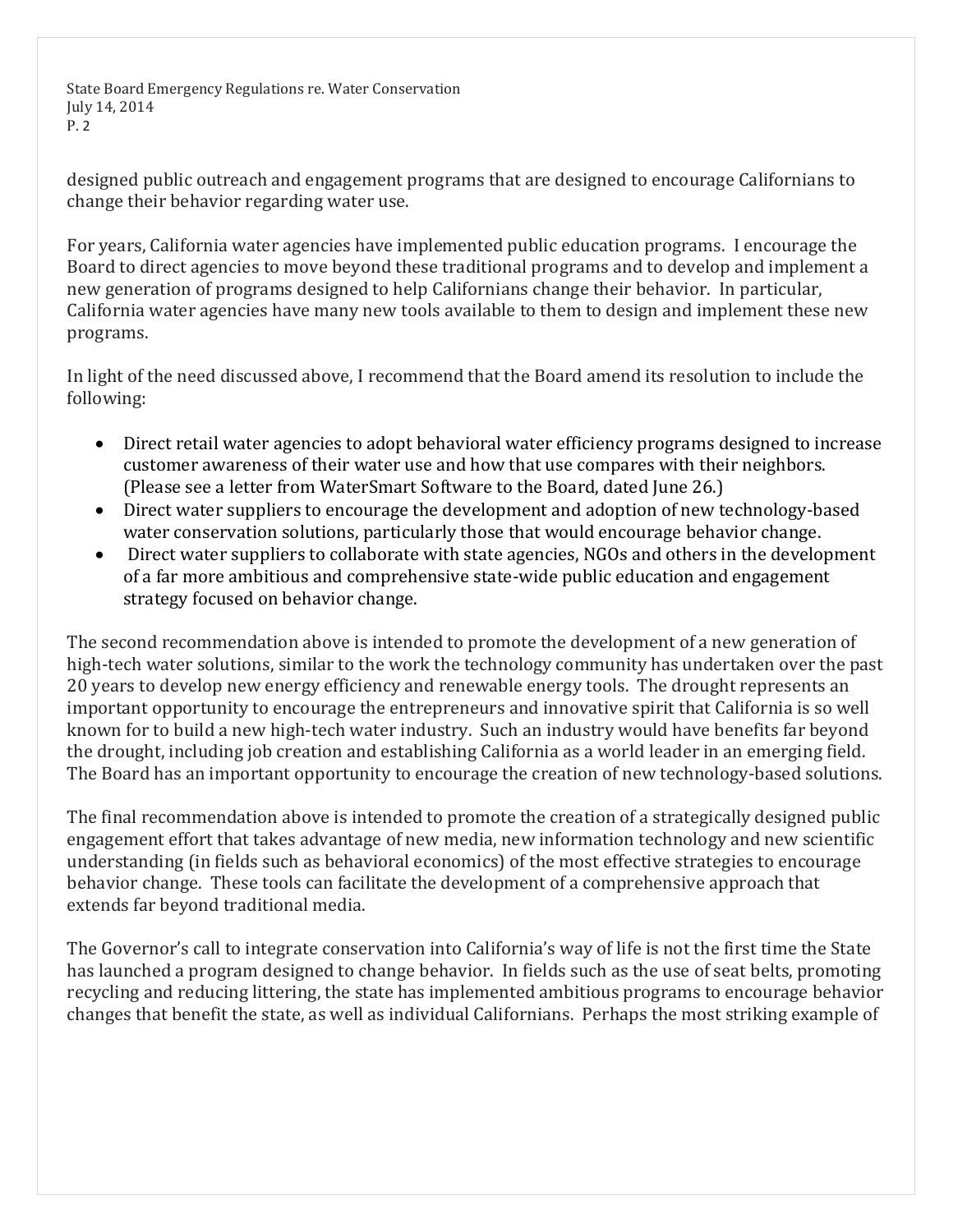State Board Emergency Regulations re. Water Conservation July 14, 2014 P. 3

such a campaign is the state's highly respected anti-smoking effort. That campaign took a modest "feel good" anti-smoking effort and transformed it into an ambitious, high-profile program designed to achieve real results. And, in fact, this campaign has played an important part in a remarkable transformation in the behavior of Californians regarding smoking, since the program was launched in 1990. Surely the drought should prompt a similar effort in the water arena.

Such an ambitious new,  $21^{st}$  Century water conservation education and engagement effort should not be confined to traditional media, it should include new media outlets, new scientific results, information technology and more. Such an effort would help set the stage for other water agency efforts, such as behavioral water efficiency programs and new rate structures designed both to encourage water conservation and protect agency financial integrity.

If we are to achieve the Governor's goal of integrating water conservation into the daily lives of Californians, we must build new tools to promote behavior change. Such a program would be directly responsive to the challenges posed by the drought. It would also help advance the Governor's Water Action Plan in many areas, moving toward a more reliable water supply for the state's economy and environment.

Thank you for considering these recommendations.

Sincerely,

Bay Vielen

Barry Nelson Principal